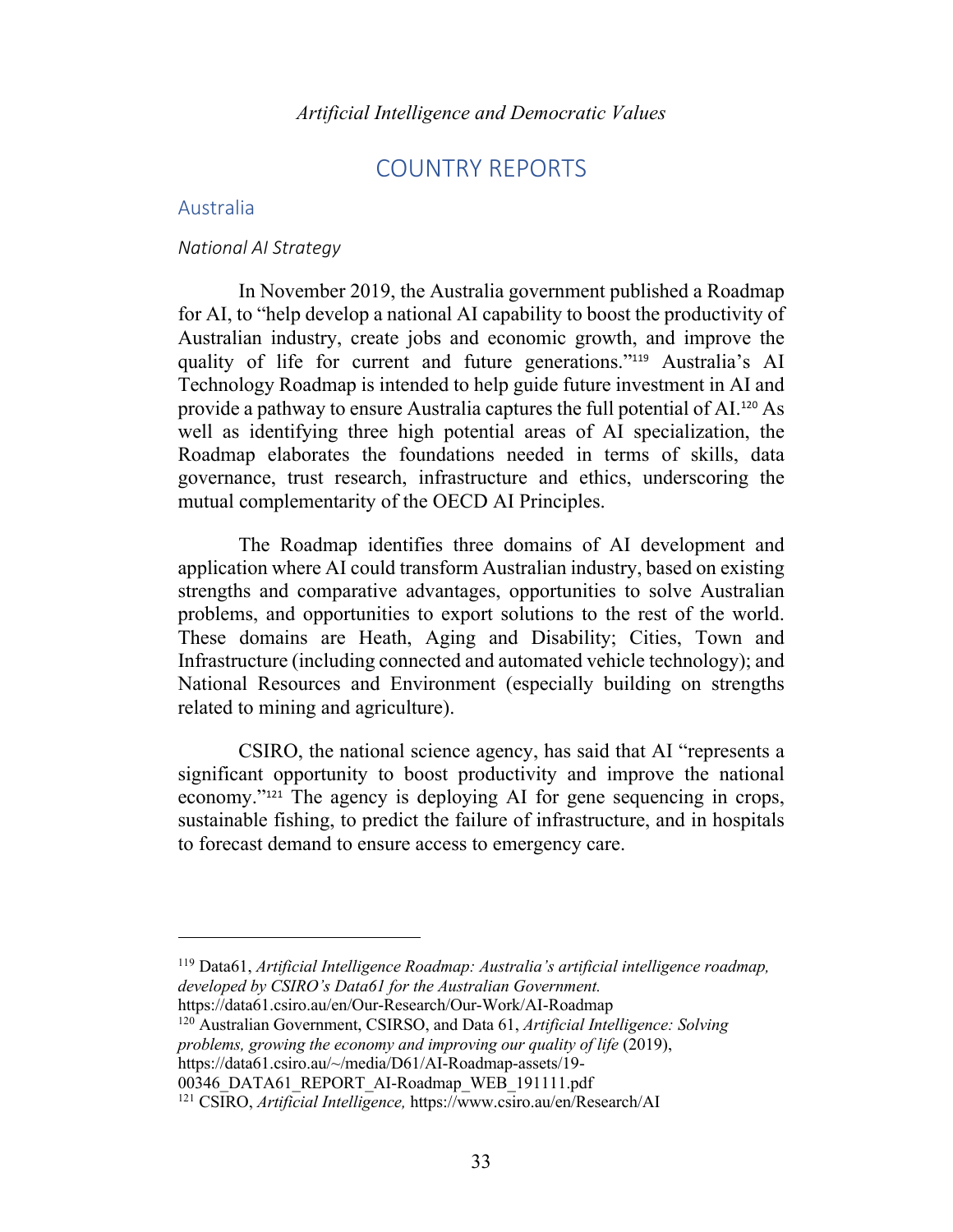# *The AI Social Contract Index 2020*

Australia has also published an AI Ethics Framework to "help guide businesses and governments looking to design, develop, and implement AI in Australia."<sup>122</sup> Key goals are to achieve better outcomes, reduce the risk of negative impact, and practice the highest standards of ethical business and good governance. The eight AI Ethics Principles are Human, social and environmental wellbeing, Human-centered values, Fairness, Privacy protection and security, Reliability and safety, Transparency and Explainability, Contestability, and Accountability.<sup>123</sup> The Australian government notes that the principles are derived from the Ethically Aligned Design report by IEEE.

The Roadmap and the Ethics Framework were put forward at the AI Technology Summit in 2019.<sup>124</sup> Over 100 leaders and experts in artificial intelligence (AI) technology gathered at the public summit to "help shape Australia's AI future."

# *Public Participation*

Standards Australia is embarking on a consultation process with Australian representatives of industry, government, civil society and academia to examine how technical specifications and related material can support artificial intelligence in Australia.<sup>125</sup> In March 2020, Standards Australia published *Artificial Intelligence Standards Roadmap: Making Australia's Voice Heard*. 126

https://www.industry.gov.au/news-media/techtonic-shaping-australias-ai-future <sup>125</sup> Standards Australia, *Standards Australia sets priorities for Artificial Intelligence* (Mar. 12, 2020), https://www.standards.org.au/news/standards-australia-sets-prioritiesfor-artificial-intelligence

<sup>122</sup> Australian Government, Department of Industry, Science, Energy and Resources, *AI Ethics Framework*, https://www.industry.gov.au/strategies-for-the-future/artificialintelligence

<sup>123</sup> Australian Government, Department of Industry, Science, Energy and Resources, *AI Ethics Principles*, https://www.industry.gov.au/data-and-publications/building-australiasartificial-intelligence-capability/ai-ethics-framework/ai-ethics-principles

<sup>&</sup>lt;sup>124</sup> Australian Government, Department of Industry, Science, Energy and Resources, *Techtonic: Shaping Australia's AI Future* (Nov. 27, 2019),

<sup>126</sup> Standards Australia, *FINAL REPORT: An Artificial Intelligence Standards Roadmap: Making Australia's Voice Heard* (Mar. 2020),

https://www.standards.org.au/getmedia/ede81912-55a2-4d8e-849f-

<sup>9844993</sup>c3b9d/R\_1515-An-Artificial-Intelligence-Standards-Roadmap-soft.pdf.aspx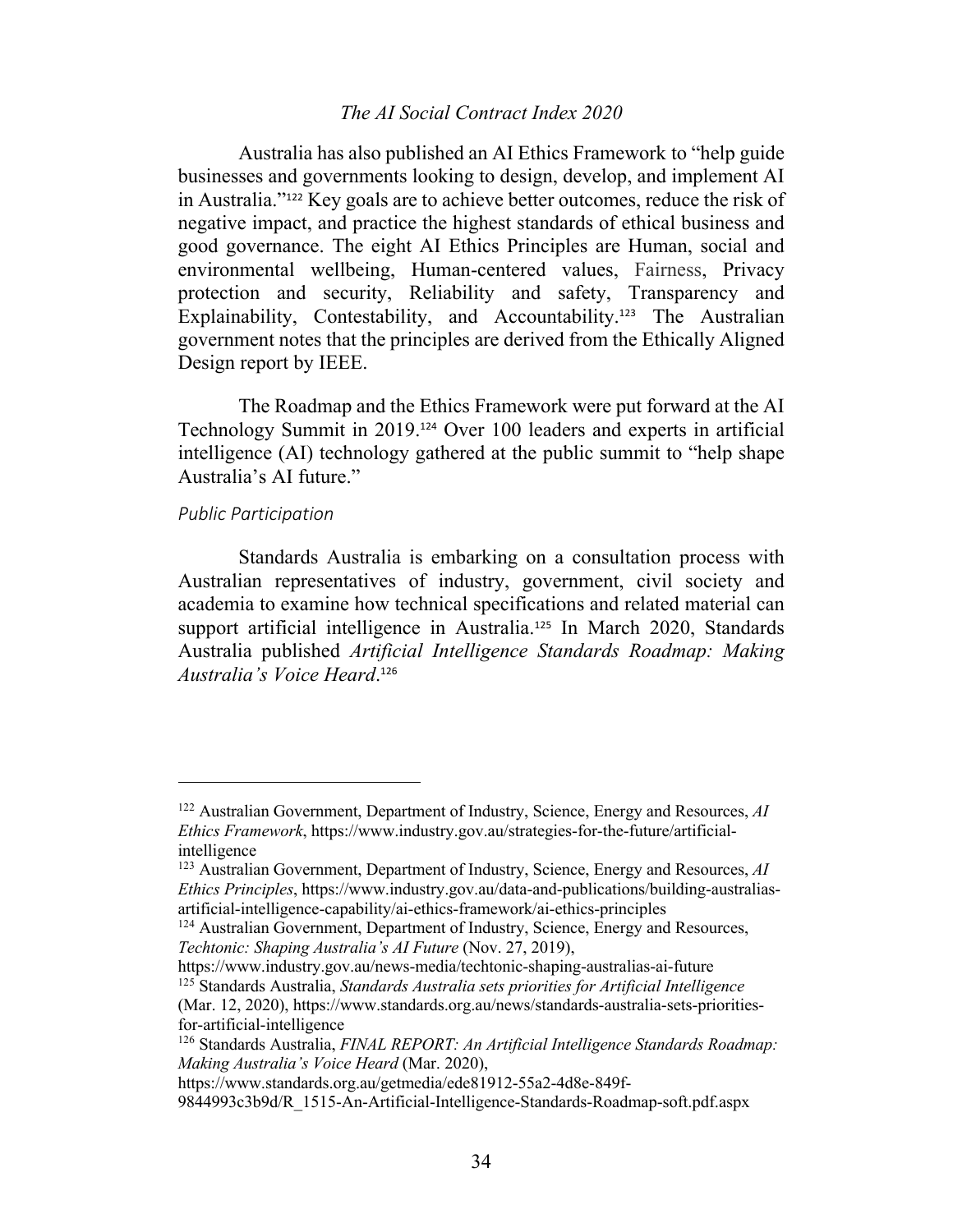# *Artificial Intelligence and Democratic Values*

The development of Australia's AI Ethics Framework followed a public consultation. The Minister for Industry, Science and Technology Karen Andrews released a discussion paper to encourage conversations on how to design, develop, deploy and operate AI in Australia.<sup>127</sup> In particular, the Australian government sought feedback on the draft AI Ethics Principles presented in the discussion paper. The Minister received more than 130 submissions from government, business, academia, non-government organizations and individuals. According to the Minister, the submissions generally supported a principles-based framework to guide the design, development, deployment and operation of AI in Australia. There were questions about how the draft principles can be applied in practice. The Law Council of Australia provided extensive comments on the Ethics Framework. The Council expressed concerns about the administrative law implications of AI, "an AI involved in a government decision should be able to explain its decision-making process."<sup>128</sup>

Noted Australian AI ethics researcher Roger Clarke published a critical assessment of the AI Ethics Principles. In 2019 Clarke undertook an extensive survey of AI policy frameworks and identified 10 themes and 50 principles.<sup>129</sup> Clarke concluded that the AI Ethics Principles for Australia adequately addressed only 13 of the 50 Principles. <sup>130</sup> "An additional 19 are partly or weakly addressed, and 18 are not addressed at all." Clarke states that "the key to achieving trust is to ensure trustworthiness of the technologies and of organisations' uses of the technologies. That requires a comprehensive set of principles of real substance; articulation of them for each stage of the supply chain; educational processes; means of encouraging their application and discouraging behaviour in breach of the principles; a credible regulatory framework; and the enforcement of at least baseline standards."

005056be13b5/3639%20-%20AI%20ethics.pdf

<sup>127</sup> The Hon Karen Andrews MP, Minister for Industry, Science and Technology, *Seeking feedback on ethics of artificial intelligence* (Apr. 5, 2019),

https://www.minister.industry.gov.au/ministers/karenandrews/media-releases/seekingfeedback-ethics-artificial-intelligence

<sup>128</sup> Law Council of Australia, *Artificial Intelligence: Australia's Ethics Framework* (June 28, 2019), https://www.lawcouncil.asn.au/docs/b3ebc52d-afa6-e911-93fe-

<sup>129</sup> Roger Clarke, *Responsible AI Technologies, Artefacts, Systems and Applications: The 50 Principles,* http://www.rogerclarke.com/EC/AIP.html#App1

<sup>130</sup> Roger Clarke, *The Australian Department of Industry's 'AI Ethics Principles'*

*of September / November 2019: Evaluation against a Consolidated Set of 50 Principles*  (Nov. 12, 2019), http://www.rogerclarke.com/EC/AI-Aust19.html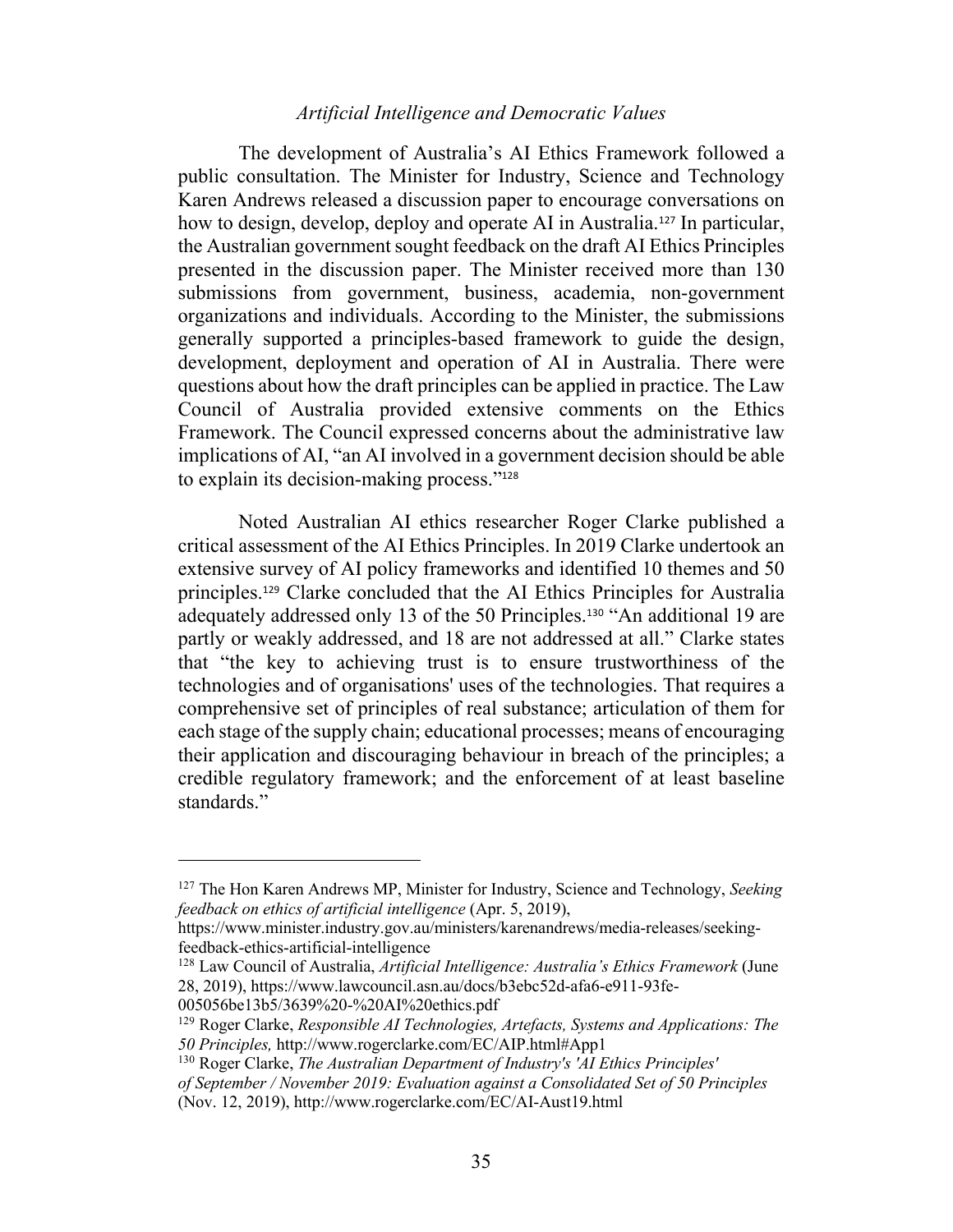# *The AI Social Contract Index 2020*

A 2020 survey of Australian attitudes toward AI found high levels of support for the use of AI to address social, humanitarian and environmental challenges.<sup>131</sup> The survey also found high levels of support for legislation to ban the use of lethal autonomous weapons, ensure the safety of autonomous vehicles, and protect data privacy.

There is currently a public consultation on "Mapping Australia's Artificial Intelligence and Autonomous Systems Capability."<sup>132</sup> Part A of the survey seeks information at an organizational level about Australia's national artificial intelligence and autonomous systems capabilities. Part B of the survey focusses on unique, world-leading and significant Australian case studies and projects.

#### *Global Partnership on AI*

Australia joined the Global Partnership on AI as a founding member in June 2020.<sup>133</sup> Minister Andrews stated, "Australia is committed to responsible and ethical use of AI. Membership of the GPAI will allow Australia to showcase our key achievements in AI and provide international partnership opportunities which will enhance our domestic capability." Andrews further stated, "Membership of the GPAI will build on the work the Government started at last year's National AI Summit, which brought together 100 AI experts to discuss the challenges and opportunities which AI will present for the Australian economy."

#### *Algorithmic Transparency*

The concept of Algorithmic Transparency is briefly addressed in the AI Ethics Framework. The Victorian Information Commissioner warns of risks associated with "corporate cooption" of transparency and

<sup>131</sup> Monash Data Futures Institute, *AI FOR SOCIAL GOOD? Australian public attitudes toward AI and society (Aug. 2020),*

https://www.monash.edu/\_data/assets/pdf\_file/0019/2313262/MDFI\_AI\_for\_Social\_Go od\_report\_Final.pdf

<sup>132</sup> Australian Government, *Department of Industry, Science, Energy and Resources, Mapping Australia's Artificial Intelligence and Autonomous Systems Capability* (Oct. 2, 2020) (closes Nov. 29, 2020), https://consult.industry.gov.au/digital-economy/mappingaustralias-ai-capability/

<sup>&</sup>lt;sup>133</sup> The Hon Karen Andrews MP, Minister for Industry, Science and Technology, *Australia joins global partnership on artificial intelligence* (June 16, 2019), https://www.minister.industry.gov.au/ministers/karenandrews/articles/australia-joinsglobal-partnership-artifical-intelligence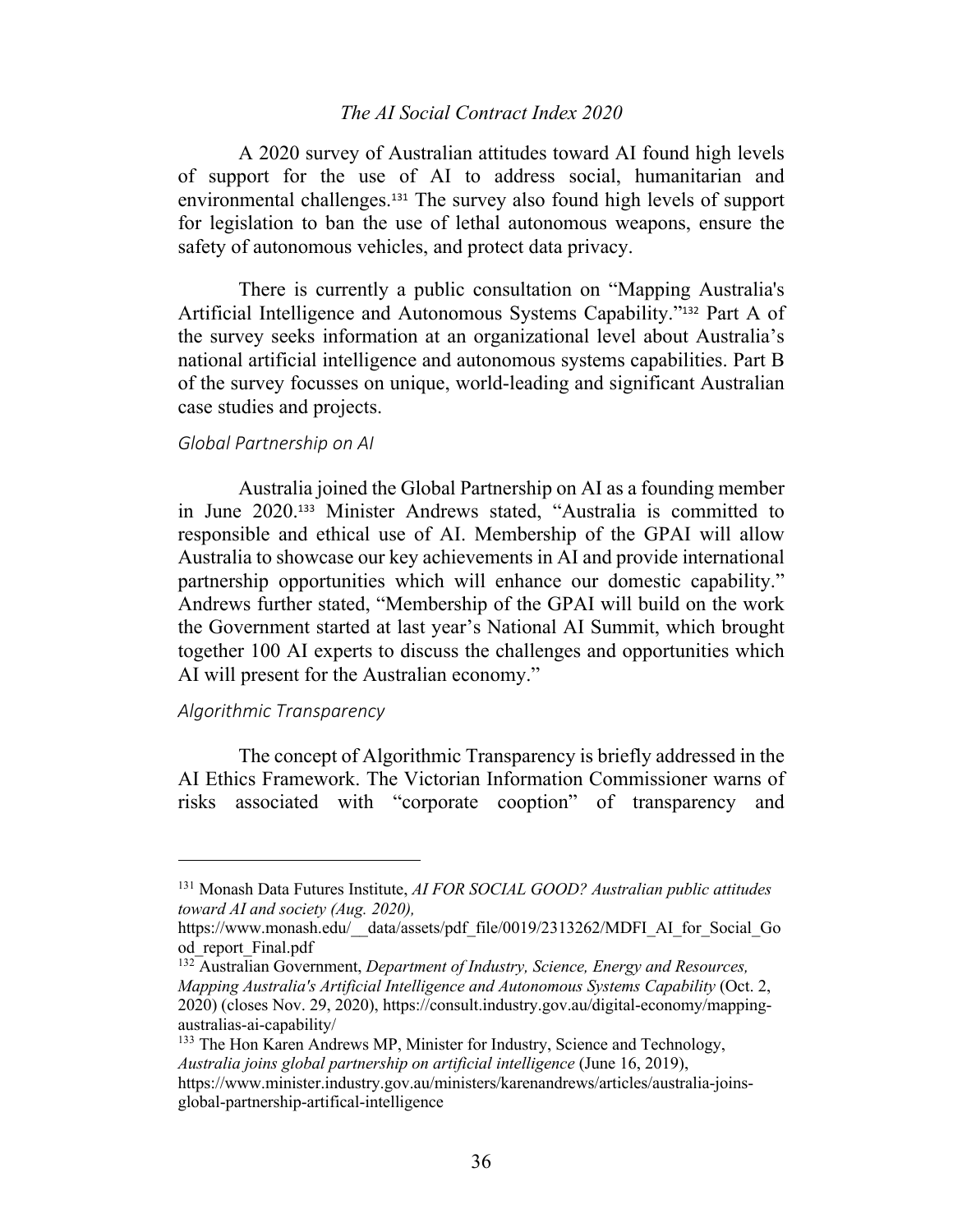# *Artificial Intelligence and Democratic Values*

accountability mechanisms. <sup>134</sup> The paper argues that "significant resources must be invested in developing the necessary skills in the public sector for deciding whether a machine learning system is useful and desirable, and how it might be made as accountable and transparent as possible."

In early 2019, the Australian Human Rights Commission called for an AI Policy Council to guide companies and regulators as artificial intelligence technology. "When companies use AI decision-making systems, they must build them in a way that allows a person to understand the basis of decisions that affect them. This is fundamental to ensuring accountability and will be really important for all companies that use AI," Human Rights Commissioner Ed Santow said.<sup>135</sup>

In a 2020 paper, Santow called on the Australian government to modernize privacy and human rights laws to take into account the rise of artificial intelligence. <sup>136</sup> "We need to apply the foundational principles of our democracy, such as accountability and the rule of law, more effectively to the use and development of AI," he said.

#### *OECD/G20 AI Principles*

Australia has endorsed the OECD and the G20 AI Principles. Regarding implementation of the AI Principles, the OECD notes the Australia Roadmap for AI, the AI Ethics Framework, and the Australia's AI Standards Roadmap, "currently under development and intended to identify priority areas for AI standards development and a pathway for Australian leadership on international standardisation activities for AI."<sup>137</sup> The OECD also notes the work of Australia on trustworthy AI for health.

12/TechRights2019\_DiscussionPaper.pdf

<sup>134</sup> Goldenfein, Jake, *Algorithmic Transparency and Decision-Making Accountability: Thoughts for Buying Machine Learning Algorithms* (Aug. 31, 2019), https://ssrn.com/abstract=3445873

<sup>135</sup> James Eyers, *Call for 'AI policy council' to govern how algorithms use personal information*, Financial Review (Mar. 15, 2020), https://www.afr.com/technology/call-forai-policy-council-to-govern-how-algorithms-use-personal-information-20190315-h1cej1 <sup>136</sup> Australian Human Rights Commission, *Human Rights and Technology: Discussion Paper* (Dec. 2019), https://tech.humanrights.gov.au/sites/default/files/2019-

<sup>137</sup> OECD, G20 Digital Economy Task Force, *Examples of National AI Policies* (2020), https://www.mcit.gov.sa/sites/default/files/examples-of-ai-national-policies.pdf